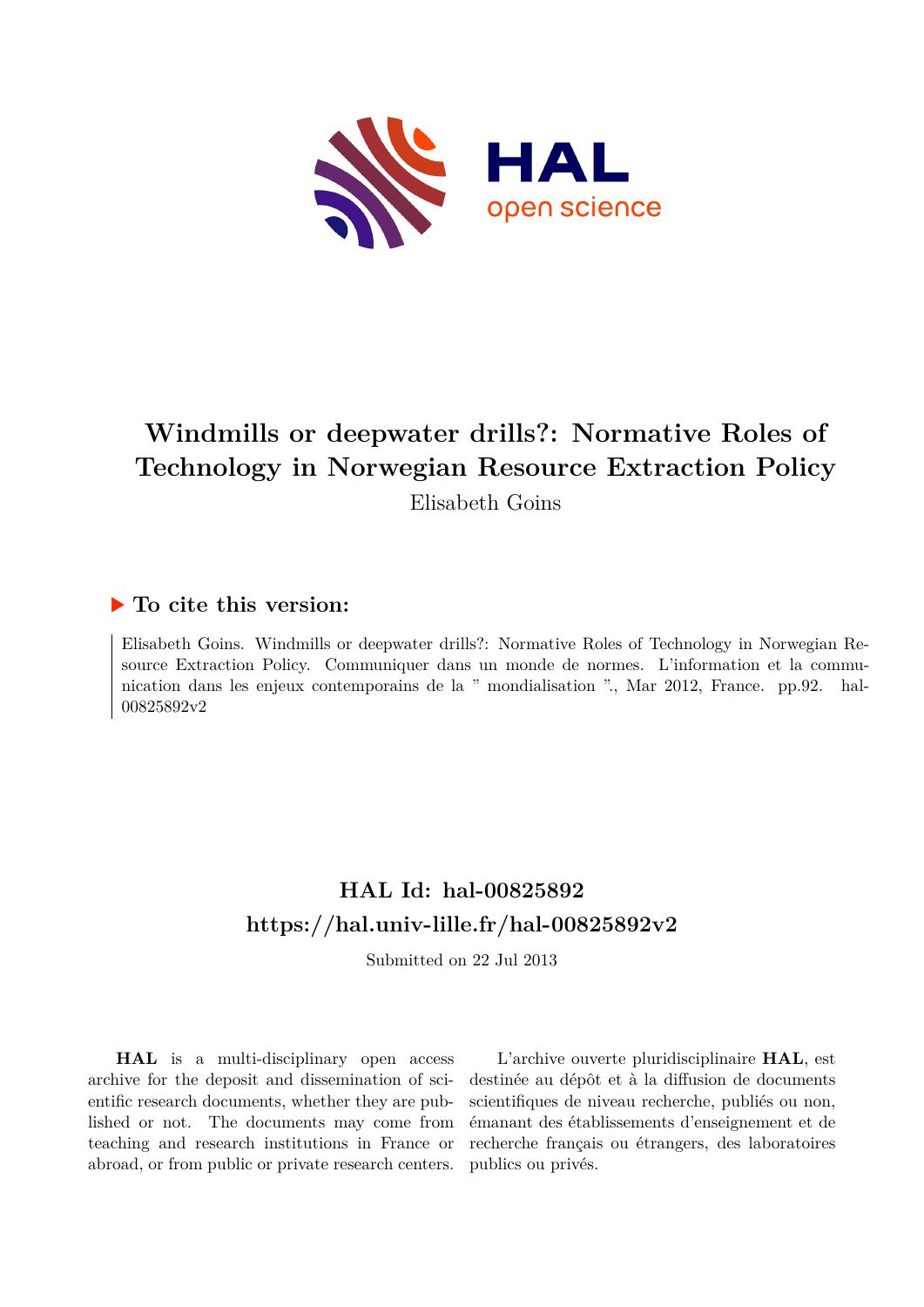#### **Elisabeth S. GOINS**, The University of Texas at Austin

## "Windmills or Deepwater Drills ? : Normative Roles of Technology in Norwegian Resource Extraction Policy"

Within the Norwegian resource management system, many different organizations function to build and enact policies. This is a complex and fluid system of actors and information with high levels of uncertainty and risk, making it difficult for researchers to study in a meaningful context. Using the interview responses of twenty four organizational actors in the Norwegian resource management system (e.g., elected officials, political party leaders, NGO presidents), the present study presents two sets of competing narrative discourse about Arctic petroleum development. By examining the role of technical knowledge as a narrative reference point in creating and reproducing organizational sensemaking in Norwegian resource management, this study offers future opportunities for understanding the complex decision making environments faced by a global community.

## "Windmills or Deepwater Drills? : Normative Roles of Technology in Norwegian Resource Extraction Policy

After discovering oil in the North and Norwegian Seas in the late 1960s, Norway is now one of the largest oil exporters and wealthiest nations in the world. Norwegians are some of the healthiest and happiest people on the planet, enjoying cradleto-grave welfare and a national savings fund well into the billions. This social experience is markedly different from the "resource curse" experienced by other petro-states (i.e., nations with state-managed petroleum industries and a high reliance on global petroleum exportation) such as Nigeria and Venezuela (Watts, 2005). These nations are usually characterized by pathologies such as corruption, violence, poor fiscal management, social inequality, political instability, and uncontrolled ambition (Watts, 2005). However, through a combination of foresight, regulation and social values, Norway appears to have avoided such negative effects of oil wealth.

But in the wake of a global fossil fuel crisis, countries worldwide are racing to stake their claim in the Arctic, a new frontier estimated to hold staggering amounts of the world's usable oil and gas reserves. For Norway, this means increased exploration and drilling efforts in the High North region, a geopolitical term used to describe Northern coastlines above the Arctic Circle and maritime borders with Russia in the Barents Sea. The potentially huge payoffs from new exploration and extraction efforts in this region do not come without very real environmental, material, and cultural risks. Whether far offshore in treacherous conditions, or close to the shorelines with thriving ecosystems, oil spills or other accidents in these Arctic waters could be disastrous. On the other hand, losing competitive ground at this critical time could have longstanding implications for Norway's role in the global economy. Although it would be overly simplistic to reduce this decision making environment to two sides, those for and against High North petroleum development, organizations involved in these policy debates disagree on one main issue: what is the future of Norwegian resource management?

Within the Norwegian resource management system, many different organizations function to build and enact policies. This is a complex and fluid system of actors and information with high levels of uncertainty and risk, making it difficult for researchers to study in a meaningful context. Although social science research on the past and future of Norwegian oil is plentiful, few studies have focused on the role of organizational sensemaking in constructing and implementing resource management plans. These policies are calls to action based on research and rational decision-making. However, different organizations view what is rational differently and must decide what information is most relevant and compelling for their contextual interpretations of petroleum development.

Furthermore, organizational actors functioning in this system are tasked with interpreting large amounts of technical knowledge and processes (e.g., seismic studies, carbon capture storage, deepwater drilling, etc.) to understand and communicate their positions. Therefore, my project explores the nature of organization and sensemaking within the Norwegian resource management system by articulating complex sets of narrative discourse created and reified by its actors. In doing so, this research sheds new light on the intersections of global energy policy and organizational theory.

## A Narrative Approach to Organizational Sensemaking in Complex Environments

The idea of building theory from a narrative perspective came after my very first interview when a participant described petroleum development as a "Norway's fairytale." This pointed to the deep cultural and temporal implications embedded within organizational stories about Norwegian resource management. If this is a fairy tale, there must be a beginning and an end, a cast of characters, and a tension to be resolved. Viewing organizational discourse as a complex narrative system, researchers can examine "how an organizational social actor exists as multiple discourses or networks of identities, in space and time" and "how discourses are part of an on-going dialogue with social and historical forces, constantly interpreting and reinterpreting sensemaking categories or schemas about organizational reality" (Luhman & Boje, 2001, p. 164). Policy decisions about issues such as resource extraction occur in equivocal decision-making environments that involve a deep and wide array of contextual consequences, thus making them complex.

Navigating complex environments requires appropriately complex processing (Browning & Boudes, 2005). As a process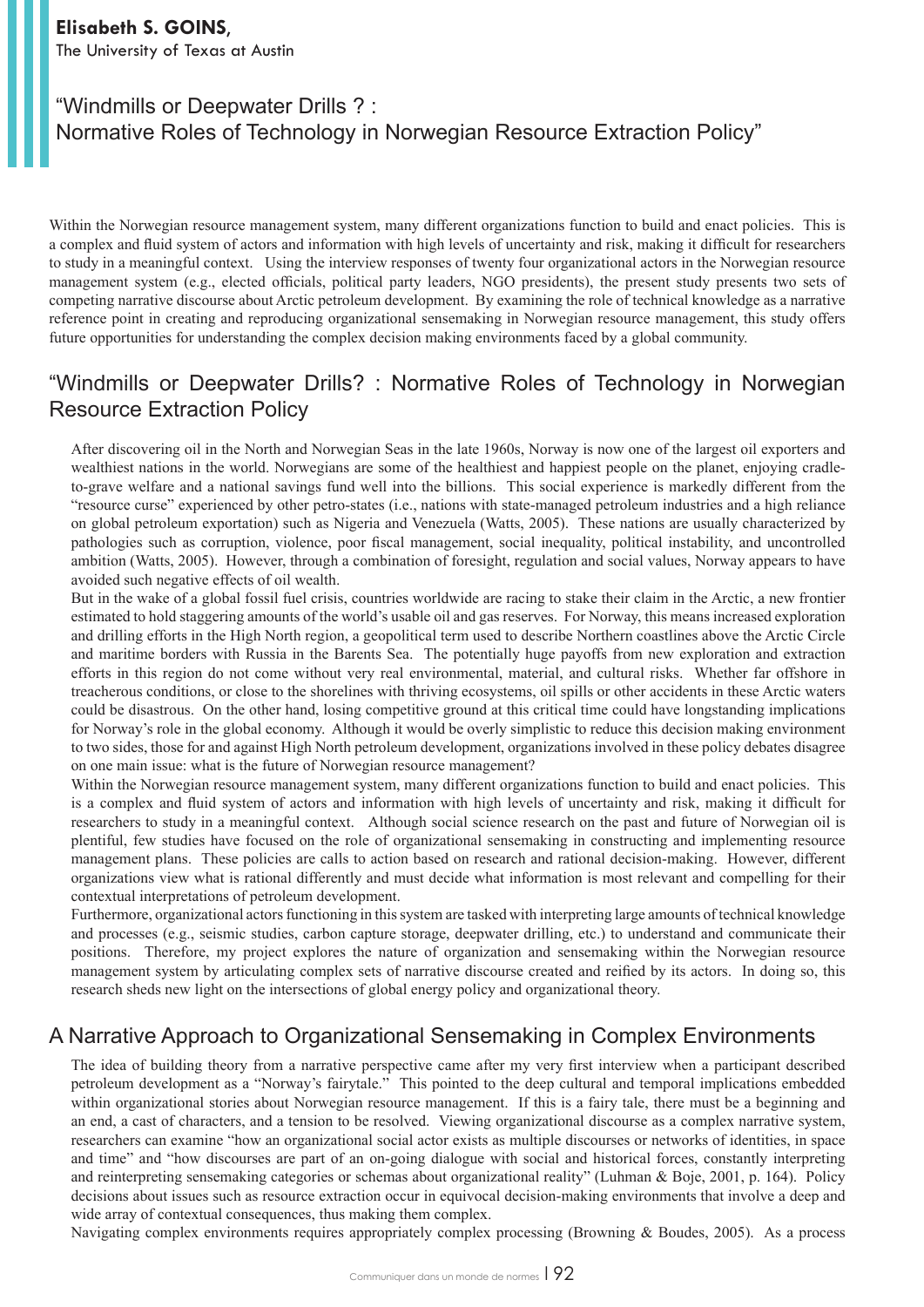of organizing, sensemaking involves the retrospective creation of identification and meaning. Czarniawska (1997) argues that organizations are constituted by a narrative structure of discourse, which provides coherent frameworks for understanding, functioning, and meaning. Following in steps of Greimas (1987) and Taylor and Van Every (2000), Golant and Sillince (2007) assert that through the recursive nature of narrative discourse, an organization can emerge "as an independent social actor, i.e. it is actively 'narrativized', through the plausible attribution of collective action with this set of modalities, or attitudes" (p. 1152). In asking for the story, the explanation, individuals have potentially created a reference point for meaning. The central focus is communication – events, organizations, and environments can actually be "talked into existence" by the stories people tell about them (Weick, Sutcliffe, & Obstfeld, 2005, p. 409).

Within environments of organizational decision making, this ongoing process of sensemaking can be understood by first asking, "How does something come to be an event for organizational members?" and second, "What does an event mean?" (Weick, et al., 2005, p. 410). In the context of argumentation, "sensemaking is an effort to tie beliefs and actions more closely together… the outcome of such a process is a unit of meaning, two connected elements" (Weick, 1995, p. 135). Meaning is essential for understanding the common events in organizational life when individual actors encounter something they don't understand and ask "what's the story here?" (Weick, et. al, 2005, p. 410). With meaning established, the next step towards resolution and future action within an environment is asking "now what should I do?" (Weick, et. al, 2005, p. 410).

When faced with decisions for action in complex environments, we must engage in a process of dually producing and enacting the context of our situation by deciding what information to use (or not use) and how to use it (Cheney et al., 2011). In other words, we must find ways to make sense of our environment by looking back on what we know from the past in order to move forward. Put differently, organizational actors use sensemaking to understand and enact their identities, shaping external responses to their organizations. In turn, they interpret these responses as either consistent with or problematic for their organizational identity, prompting further reflection on "what are we becoming and is that what we want to be?" To answer these questions, organizational actors engage in sensegiving (Gioia & Chittipeddi, 1991). In other words, they make decisions aimed at correcting what they perceive is wrong with now in the future. Storytelling articulates the "quest" of an organization, and future actions are evaluated and decided based on coherence with this journey (Czarniawska & Wolff, 1998). The key here is that such decisions are both ongoing and retrospective; to plan for the future, organizations must understand how the past led them to where they are now.

The present study examines takes a closer look into the Norwegian resource management system, asking how and why organizational actors within this complex environment understand, communicate, and enact decisions about petroleum development. Within these larger sets of discourse, emergent narratives indicate that different phenomena represent unifying or divergent points of reference for organizational actors functioning within this system. This manuscript focuses on different sets of narrative discourse surrounding technology as a point of reference for understanding, interpretation, and enactment. These actors are tasked with communicating in a language that is difficult to understand regardless of their levels of technical expertise, creating a learning curve and possible opportunities for misunderstanding in an already a complex environment. Therefore, what actors view as factual information for rational decision making, how technical knowledge can or cannot mitigate risk factors to reduce uncertainty, and the agency of technological innovation are all possible points of argumentation within larger narratives about resource management.

From here, the following research questions are posed:

RQ1: How do organizational actors describe "technology" and its role in this decision-making environment of Norwegian resource management?

RQ2: How do organizational actors rely on technology to interpret and enact rational decisions about Norwegian resource management policy?

## Research Strategy & Data Analysis

Overall, my methodology consists of a grounded approach to data collection and analysis (Glaser & Strauss, 1967). My primary goal was to map the complex system of Norwegian resource management in an effort to understand how they've gotten it right where so many others have failed. This is new territory for organizational communication studies and I was entering the field with an open mind towards inductive interpretation. My first step towards data collection was creating a semi-structured interview protocol that was flexible and could evolve with understanding (Charmaz, 2006; Kvale, 1996). Here I present two other aspects of the grounded approach that are particularly important for understanding my methodological choices: theoretical sampling and constant comparative method.

## Theoretical Sampling

Because it begins with a broad scope of potential experiences and narrows with greater understanding, theoretical sampling ensures representativeness and consistency of theory development (Corbin & Strauss, 1990). Within this approach, researchers must weigh the benefits of wide and narrow sampling (Cuncliffe, 2000). In line with Lincoln and Guba (1985), I approached my first round of interviews with the belief that wide sampling would offer more varied data in terms of experiences, situational factors, and resulting responses. Thus, I articulated my initial sample as organizational actors involved in High North resource policy formation (elected representatives, bureaucratic officials, government researchers, and NGO leaders). Inclusion criteria for participants were twofold: 1) they played an active role as policymakers, researchers, or interest groups involved in the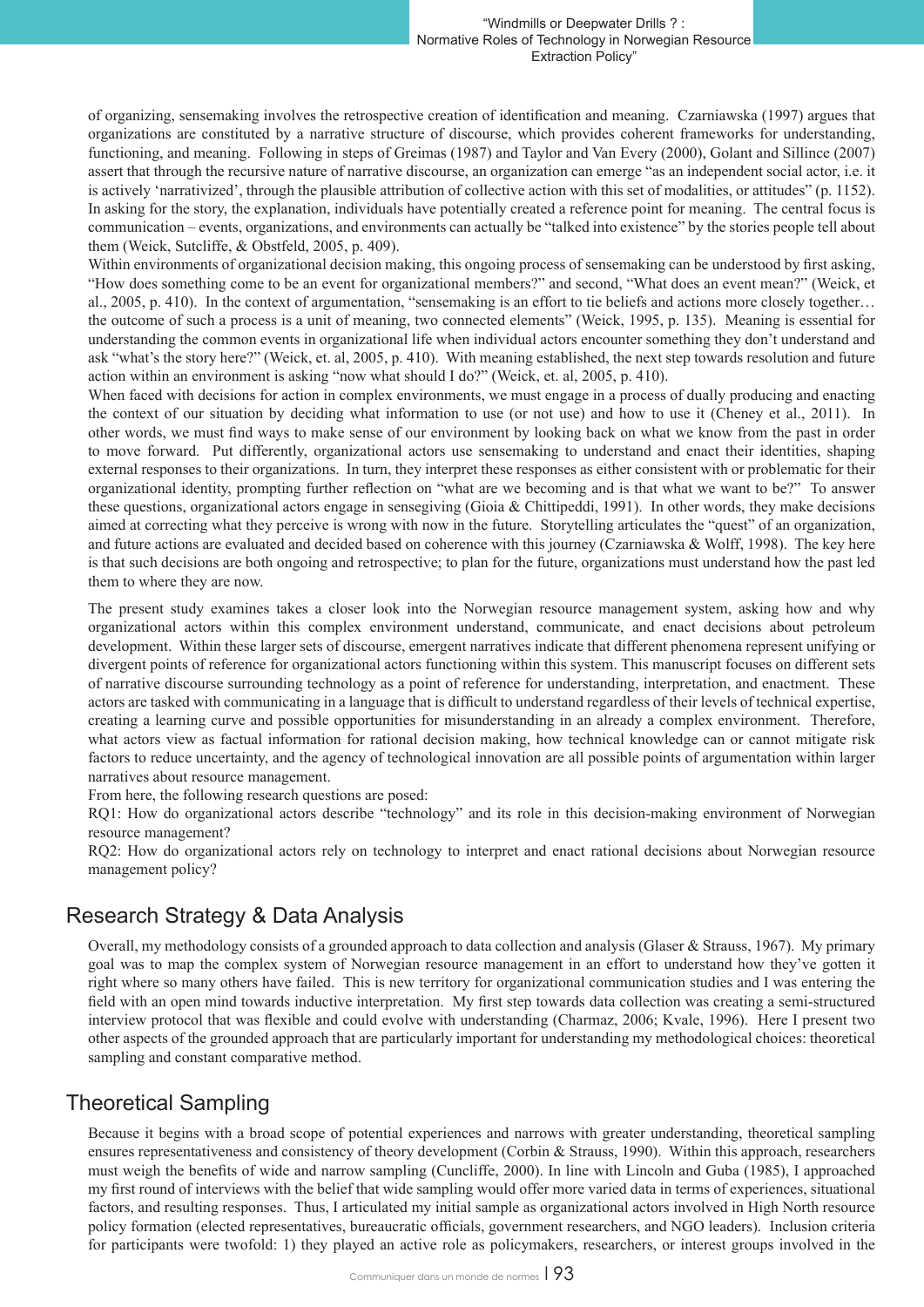public debates surrounding High North petroleum extraction; and 2) they spoke fluent English (which all Norwegian public school students begin learning in third grade).

In addition to wide sampling, participants were selected for both similarity and difference, as advised by Glaser and Strauss (1967). My initial strategy was to interview anyone directly involved this decision making process with as much variety in their involvement as possible.<sup>45</sup> At the conclusion of each interview, I asked the participant if they could point me in the direction of other individuals who could offer important and varied perspectives to my research.<sup>46</sup> As time progressed, these sampling procedures led me from one interviewee to the next; by the end of summer I had developed my own extensive network of contacts and was meeting with national NGO and political party leaders. As I learned more about this system through constant comparative analysis (to be discussed below), my sampling strategy became more refined.<sup>47</sup> I also focused on looking for participants with complex organizational affiliations to ensure a rich data set.<sup>48</sup>

It is important to note that all participants were required to give oral consent for their responses to be audiorecorded; they were also given the option of anonymous, confidential, or open reporting of their responses. All participants except for one (who asked to remain anonymous) consented to recorded interviews and agreed to be named in this manuscript. These sampling and consent procedures were approved by both the University of Texas at Austin Institutional Review Board and the Norwegian National Committee for Research Ethics in the Social Sciences and the Humanities.

#### Constant Comparative Method

The constant comparative method of grounded theory involves concurrently gathering and coding data, letting emergent concepts guide directions for theoretical development (Glaser & Strauss, 1967). Within the grounded theory approach to qualitative methods, researchers must reflectively acknowledge and control for their biases through theoretical sensitivity (Charmaz, 2006). Much like the notion of sensitizing concepts (Blumer, 1954), theoretical sensitivity (Bowen, 2006) implies that grounded theorists must both gleam what is useful from existing theory to their research topic and resist the urge to force emerging data into categories based on previous knowledge (Glaser & Strauss, 1967; Parry, 1998). However, Glaser (1978, 1992) argues that researchers should refrain from reviewing relevant literatures prior to beginning a study, believing this approach offers the greatest possibility for new theoretical development.

When this project began, I was a relative stranger to Norwegian culture and resource management in general. In this sense, I entered the field as close to tabula rasa as possible. However, during the stages of constant comparative data collection and analysis, I consistently went back to the organizational literature on sensemaking, complexity, and narrative to refine my coding and categorization. I continued with this strategy until coding reached theoretical saturation – when gathering new data no longer revealed new insights or properties of theoretical categories (Charmaz, 2006; Glaser & Strauss, 1967). Overall, these efforts resulted in 24 interviews (23 face-to-face and one telephone), totaling approximately 20 hours of recording. Each interview was transcribed as soon as possible in accordance with the constant comparative method, resulting in 296 single-spaced pages of data. (See Table 1 for a list version of my participants and their affiliations.) I also utilized field notes and theoretical memos, totaling more than 120 single spaced typed pages, throughout the research process.<sup>49</sup>

#### **Results**

My analysis took shape in the form of open codes describing the contexts, identities, and processes occurring in the stories of my participants; these codes were collapsed into subcategories of data, each describing the nature of relationships between codes. These subcategories were then organized to create core categories of theoretical development. Overall, core categories describe diverse sets of narrative discourse about High North petroleum development policies. Before examining how these research questions were explored with the data set, however, we must understand the larger narrative of Arctic petroleum development in Norway and context of current resource debates within this management system.

<sup>45</sup> Following initial criterion sampling guidelines, potential participants were first recruited through my contacts at Bodø Graduate School of Business, where I was on research fellowship from May-August 2010. As a prominent research and consulting institution in High North matters, the university faculty has an extensive network of individuals relevant to this project. After being introduced via these contacts to potential participants (through email, face-to-face or telephone introductions), I followed up with each person to set up a formal interview. I also searched online for various administrators within the Norwegian ministries pertinent to my topic and contacted them via telephone or email in hopes of scheduling an interview

<sup>46</sup> For example, Frederic Hauge (President of Bellona Foundation) advised me to contact Gaute Wahl (President of People's Action Oil-free Lofoten, Vesterålen and Senja). Mr. Wahl invited me to Lofoten for a weekend festival and anti-drilling protest sponsored by his organization. During that weekend, I was able to interview the leaders of two national political parties who were participating in festival debate about High North oil drilling. One of these party leaders I cold-contacted via email from her party website; the other agreed to meet with me after an administrator at the High North Center for Business put in a call on my behalf.

<sup>47</sup> After returning home from my first research trip in August 2010, initial coding indicated I was lacking perspectives from: 1) younger policymakers, 2) Labour Party officials, and 3) research organizations. Thus, I refined my sampling efforts to these categories for the next rounds of interviews in March and June 2011.

<sup>48</sup> For example, members of Parliament are elected representatives of different municipalities (county regions), but also members of standing Parliamentary committees, global councils, and political parties. National politi

<sup>49</sup> I began writing theoretical memos before my first interview was completed in Norway, after presenting this project proposal at a Norwegian qualitative methods seminar. I wrote about my cultural observations and experiences as an outsider, my recruitment strategies, my theoretical directions, and my thoughts before and after interviews.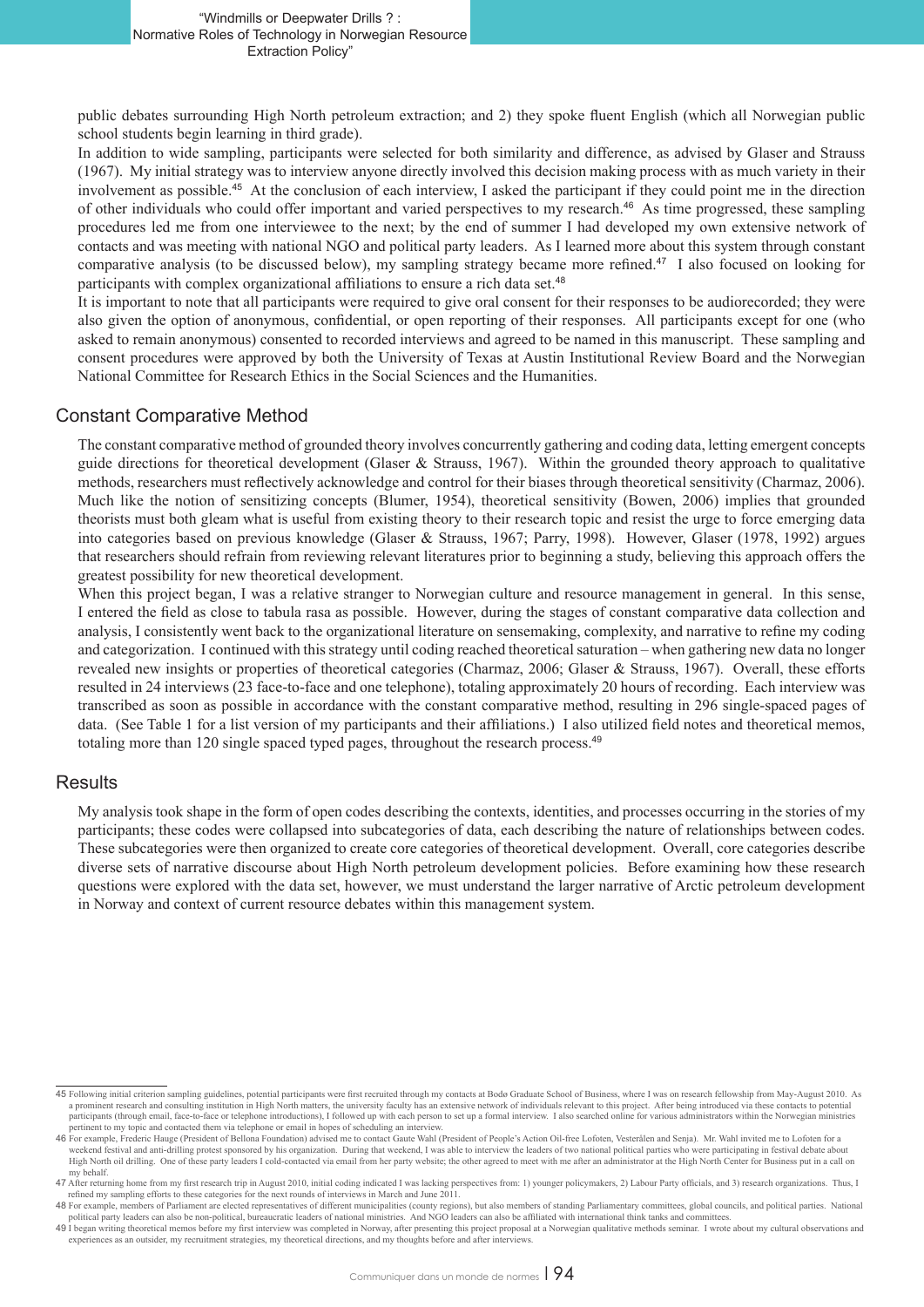#### The High North : Geographic Areas of Dispute

Norwegian society historically embraces the cultural and political values of a social democratic society – openness, representation, ecologism, political stability, and social equality. Eifert, Gelb, and Tallroth (2003) argue that "relative to other oil-exporting countries, Norway has been successful in using its highly consensus-oriented and parliamentary institutions, as well as the involvement of interest groups representing business and labor, to reconcile competing claims for oil revenues with long-term objectives and stabilization goals" (p. 6). Yet despite its transformational power in this society, petroleum is a complex and highly debated topic among Norwegian policy makers and everyday citizens. In the last decade, these debates have centered on development of the Arctic region known as the High North. Two main factors have accelerated this controversy: geopolitics and climate change.

After forty years of dispute, Norway and Russia agreed on a demarcation deal for an unexplored area of the Barents Sea and Arctic Ocean in April 2010. This newly delineated zone is approximately half the size of Germany and is thought to potentially hold ten billion barrels of oil (Moskwa & Fouche, 2010). The deal received both criticism for its focus on potential economic benefits of the two countries and praise for setting a precedent for international cooperation in Arctic negotiations (Gibbs, 2010). Also, global climate change and melting ice have made this once inaccessible area available for exploration and transportation. However, the challenges of harsh weather, darkness, and comprehensive infrastructure make this area something of a Wild West – unchartered and unpredictable.

The promise of potential petroleum has also turned attention North to an area steeped in cultural significance. The Lofoten, Vesterålen and Senja coastal regions are known for breathtaking beauty and a historic fishing industry, two staples of Norwegian heritage. Located above the Arctic Circle in the Norwegian Sea, the Lofoten Islands have been the center of drilling and exploration controversy for the past ten years. As spawning grounds for the world's largest cod and herring populations, Lofoten is a popular tourist destination for Norwegians and world travelers alike. This region also represents a potential resource wealth. Originally thought to hold two million barrels of oil, a series of government-ordered seismic studies recently determined the estimate as closer to 1.3 million (Fouche & Frich, 2010). The Norwegian Petroleum Directorate, who sponsored the studies, estimated the potential net value of these future oil and gas resources at approximately 500 billion Norwegian kroner (Fouche & Frich, 2010). Despite these projected values, many local citizens, fishing unions, and Norwegian politicians have decried the idea of oil drilling here, arguing a spill would have disastrous effects on the local economy and environment. Because of the environmental constraints of this region, drilling would have to occur closer to the shore than previously permitted by Norwegian authorities. That means that an oil spill would have a better chance of reaching shorelines and causing long-term damage to Lofoten's fish stocks.

In December 2003, after coming close to granting large international corporations such as Statoil exploration permits, the Norwegian government banned drilling in Lofoten for two years. Years of political gridlock and conflicting research ensued. Parliament was supposed to decide on Lofoten drilling once and for all by late 2010 but in the wake of the April 2010 Deepwater Horizon disaster in the Gulf of Mexico, Norwegian officials again placed this decision on hold, calling for more risk assessments, scientific research, and public hearings.

#### An Energy Story with Two Different Endings

Overall, these results illustrate several aspects of how organizational actors engage make sense of Norwegian resource management as articulated in two distinct narratives. Between these stories, we see many points of agreement about the beneficial effects to society oil and gas have had for Norway, the importance of making carefully planned and well-informed decisions from a long term perspective, and concern for the future of Norwegian society in a changing era of fossil fuel reliance. These actors also describe technology, knowledge, and innovation as key components of rational decision-making for future planning. However, where the stories split is on the future directions of resource management in Norway based on the realities of climate change and globalization. While some organizational actors argue that the risks of High North petroleum activity can be mitigated by a proven track record of technological innovation, others argue that these are new risks with new types of challenges. Moving forward with a resource management plan based on High North petroleum activity, these actors say, will have long term consequences for Norwegian culture and the natural environment.

Based on the Past, We Can Safely Bet on the Future of High North Petroleum Activity

Within my data set, actors from several organizations - the Progress Party, the Conservative Party, the Ministry of Petroleum and Energy - interpret technology and innovation as fundamental bases of rational decisions to move forward in the High North. In this set of narrative discourse, organizational actors acknowledge that there are very real risks associated with not just new Arctic petroleum extraction, but all oil and gas development. However, their story is grounded in a past history of Norwegian success in managing these risks with technical knowledge and innovation. In other words, Norway has a proven track record of successfully dealing with the challenges of oil and gas development. Lars Andreas Lunde, Parliamentary adviser to the Conservative Party, is tasked with speech writing, policy analysis, and issue briefings for Members of Parliament (MPs) in his party. Although he recognized the potential risks of petroleum activity, his views on moving forward with High North development were based on the past history of Norwegian technical expertise:

I think it's important for us to be humble enough to admit – Yes, oil and gas industry can have potential damages and things can go wrong. You can't say that this is something that cannot happen in the future because we know that in the future we will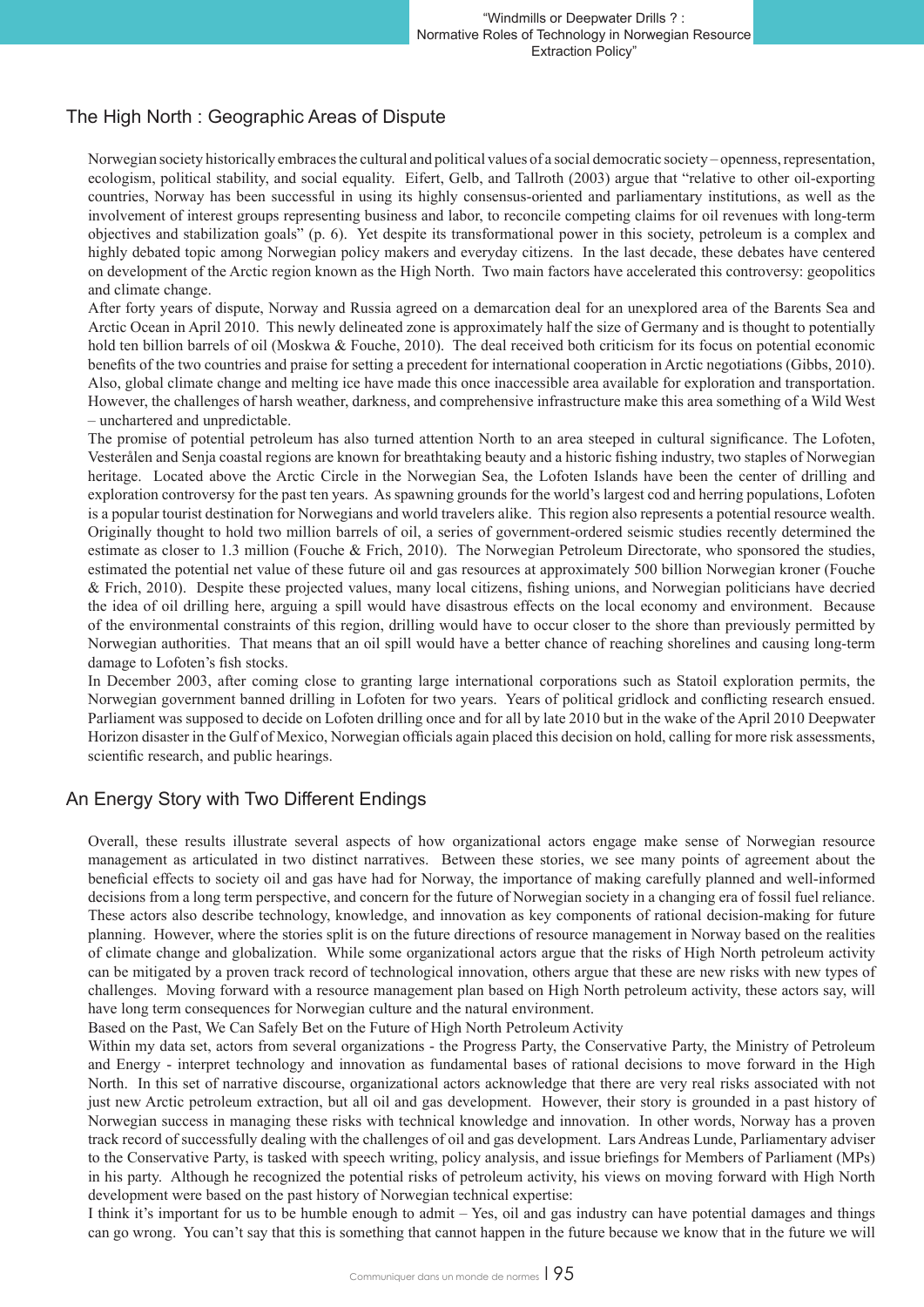have accidents...It is a risk concern both on human lives, on environment. So we just have to admit that risk and say that all kinds of energy production have some risks, but of course, we will do our best to minimize that risk in the future…But I think Norwegians should be even more proud of what we actually have achieved in the oil and gas sector. If you look on an oil rig, or if you look at oil technology, many people actually don't understand how technologically complicated it is. Sometimes in this debate, it sounds like you just put this straw…you have a soda just down in the sea and the oil comes up. I think the Norwegian people don't have the full understanding of actually how proud we should be of what we have achieved.

This history of achievement is based on several decades of ongoing activity without any major catastrophes – at least not the likes of Exxon Valdez or Deepwater Horizon. Helge Eriksen, Conservative Party mayor of the Northern city of Harstad, bases his support for High North petroleum development on such history:

Some are saying no, we should stop these activities. I think that's wrong. They say that it will be a catastrophe for fisheries, for the environment, if it happens in our area. My argument is that the chance for this to happen in Northern Norway is very slim. Because we do have stricter security, and since we have been an oil and gas producing country for 40 years, we had one blowout. That was in 1977. It didn't reach the shore, so I think that says a lot, and we have improved our technology a lot since then.

Eriksen argues that the likelihood of disaster reaching the High North regions, even when exploration and extraction are closer to shore than in the past, is still small because of a long history of safety and containment. Technology has only improved, he deduces, so the risk level associated with High North activity does not automatically increase because of new challenges. Furthermore, he recognizes that regardless of the potential risks, the reality of resource management is that fossil fuels are part of society's fundamental infrastructure :

I'm a technology optimist. We always have to improve, use better technology. It's like on an aircraft going down. We investigate. We try to find out what happened, what went wrong, and we improve. Technology, regulations…It is a tragedy, and we should do everything to avoid another one, but we still fly. We don't stop flying because it is an important part of communication in the modern world.

The realities of a fossil fuel era. Just as important to this risk/reward scenario, however, is another important theme within this narrative – the reality that Norway is built on a fossil fuel economy. In addition to providing a wealth of resources for exporting, other major parts of Norway's economic development are historically based in petroleum. According to Siv Jensen, the national leader for the Progress Party and MP from Oslo:

A major part of today's industry, or businesses in Norway, is related to oil and gas. It has to do with technology development. It has to do with deepwater know-how. That is actually something that has made Norwegian businesses very competitive. They have the ability of going everywhere in the world with this technology and know-how, which is good for Norway. We know what has happened in Norway over the last 40 years. It's created more value, more wealth, a higher standard of living, everything has actually become better and better and better because of this…What would happen if you took away all that industry and all that business? If you should replace the energy production coming from oil and gas with windmills, for instance, we would have to build half a million windmills or something like that, which is just crazy. You cannot replace it overnight; it's impossible… Some of the environmental groups and some political parties claim that it's very dangerous to have any activity there. We actually think that that's just a lot of bullshit, because with today's and tomorrow's technology, you won't have the traditional platforms out there. Everything will be on the water. The oil and gas resources will gradually get smaller and smaller and smaller, which means that over time you need to develop other sources of energy.

Not only has petroleum built a solid foundation of wealth for Norwegian society, technical knowledge has become a profitable expertise for its people; but that hasn't happened overnight. For Jensen, the process of developing new energy technologies should be just as gradual to ensure the present standards of Norwegian living.

Our technology enables safer development for the rest of the world. Another aspect of limiting future activity is that Norwegian innovation has made a global impact on developing safer and more environmentally friendly extraction technologies. Ole Anders Lindseth is director general at the Ministry of Petroleum and Energy, a nonpartisan commission dealing with industry partnerships, international regulatory frameworks, and future development projects. In his almost twenty-year career, he attests to a successful management system because of a willingness to sit down with industry experts, filling in gaps between bureaucratic and technical knowledge: "No one else does it in a more [environmentally] friendly manner [than Norway], so let's at least try and do it in as acceptable manner as possible through science and technology...much of the technology for rough weather and deep water and production without the flaring of gas, for instance, has been developed in Norway." With the past and present risks and rewards established, the story turns to the future.

Innovation requires learning through practice. In order to maintain the technical expertise that has built the solid foundation of resource wealth for Norway, it is important to spur new innovations by practice, research, and development in the High North. Siri Meling, a Conservative Party MP from Rogaland and first vice chair of the Parliamentary Committee on Energy and Environment asserts: "We learn by doing…that has to do with technology. It has to do with cooperation between companies and so on, and also a lot of research to get more [petroleum] from each field. We think it's good for the environment. It's good for the society...[but] it's not that easy…so we need to be there [in the Arctic]." Fellow party member and MP from Nordland, Ivar Kristiansen, who also serves on the Parliamentary Committee on Defense and Foreign Affairs, echoes this storyline:

All the Norwegian companies who are involved [in oil and gas] employ more than 200,000 people in this sector. They are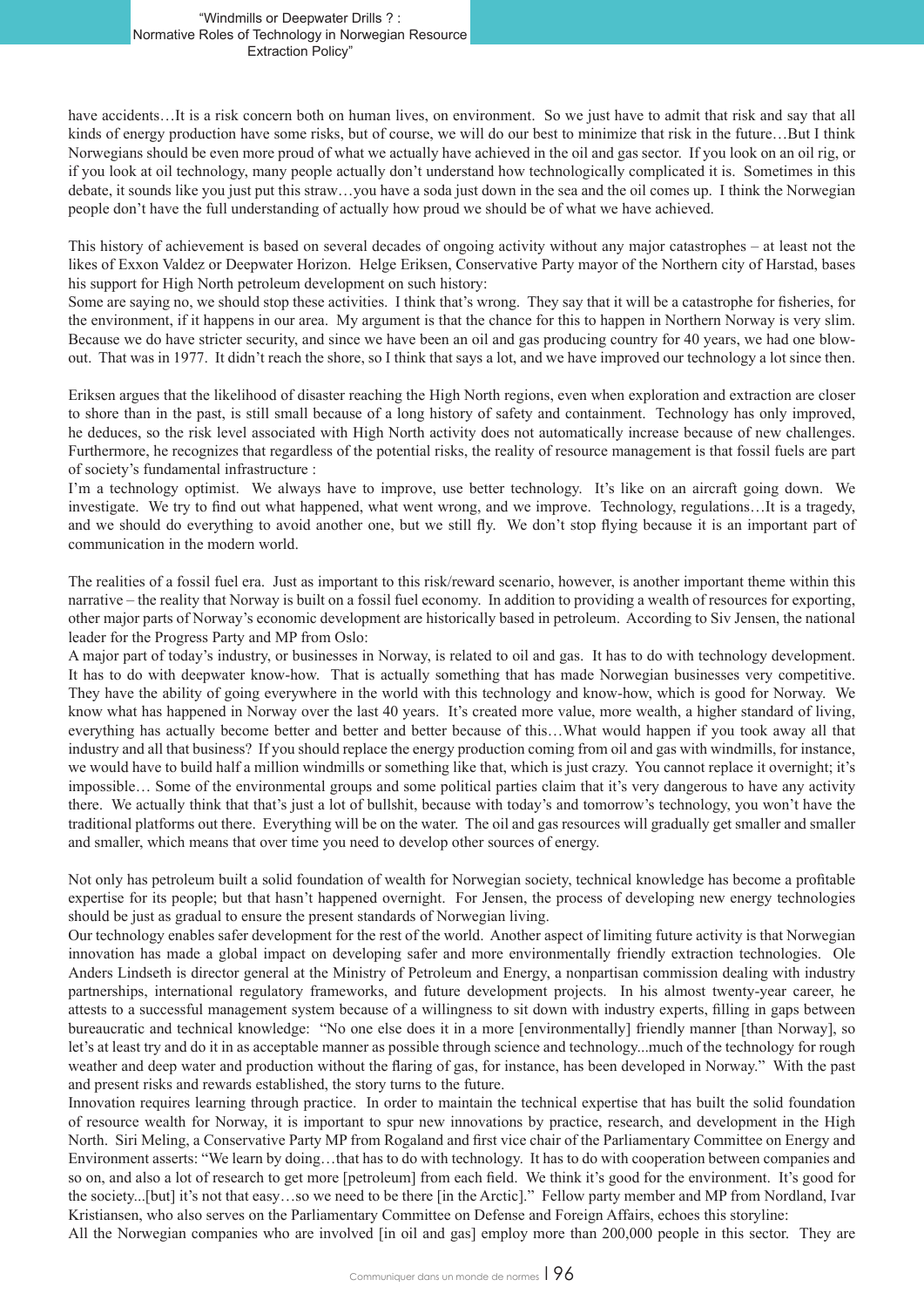involved in not only at the Norwegian shelf but in many countries in the world. If you don't continue this activity, Norway will lose the know-how. They have the best education and technology know-how to try to develop technology for the future, to be able to build a bridge between the fossil society over to the renewable society.

Lars Andreas Lunde also worries that the international expertise Norway should be so proud of hangs in a tenuous balance without future Arctic development:

Norway has strong expertise on handling difficult cases in oil and gas. We have high levels of technological know-how, which is also one reason why we say it's important for us to continue as a major oil and gas producer. Because this knowledge, it's not something you can stop and interrupt sometime in the future. You need to continue the expertise through new challenges and tasks, whether it is oil in the Barents Sea or maybe further North. They need new challenges in order to develop the technology... In the field of computer technology, bio-medicine, we are not having enough innovation. But in oil and gas...it is one of the few sectors where we actually are a leading culture in the world. They should build on this leading knowledge in oil and gas sector. Maybe in the future we can use that knowledge also in other [forms of energy]. But we need to maintain the technology to maintain the knowledge for the future to take care of this industry, because it is one of the few where actually Norway is a leading nation in the world.

In this story, technical knowledge in oil and gas activity is a unique skill set acquired by the Norwegian people over forty years of challenging practice. This skill will continue to grow as it has in the past, benefiting both Norway and the global environment, as long as development initiatives go where the resources are – even if that means adapting to new and unknown risks. Without taking those risks now, technical knowledge and innovation, the foundation of modern Norwegian society and marker of global distinction, will become as depleted as the supply of fossil fuels in the future.

Overall, within the stories from organizational actors who see High North petroleum activity as the logical next step in Norway's energy management policies, we see interpretations of technology as a source of national pride, a character in Norwegian history. Based on a proven capacity to adapt to new energy management challenges over time, these stories present the High North as an opportunity to continue Norway's oil and gas fairytale.

We Can't Risk the Present, Let Alone the Future, of High North Petroleum Activity

The previous narrative told a story of how past, present, and future technological innovation mitigates the risks of Arctic petroleum development. However, a competing interpretation of narrative discourse also exists – one where human innovation has not yet caught up with a changing or unknown natural world. The actors who tell this story are from WWF Norway, the Bellona Foundation, the Socialist Left Party, the Red Party, and grassroots environmental NGOs. In their narrative, Norway should approach present and future petroleum development in the Arctic as unique set of challenges, limiting the capacity of technical knowledge to mitigate the risk of potential catastrophe.

The ticking clock has been accelerated by global warming. The central conflict of this story is that past ways of understanding the risks of petroleum development cannot be applied to an environment constantly in flux. Global warming is one example of such changing conditions, according to Frederic Hauge. As the founder and President of Bellona Foundation, an environmental NGO, Hauge also sits on several global committees focused on slowing climate change. As one of Time magazine's "Heroes of the Environment," Hauge prides himself on creating an organization committed to in producing cutting-edge research. But he also admits to the complexity of studying Arctic environments:

We have been studying the rivers flowing out of the Arctic as a knowledge source. And then you add this together, and you have to see what kind of buffer capacity do the ecological systems in the Arctic have. And in this, there is a big issue when it comes to global warming, which is putting the ecologic systems under a lot of stress with unknown consequences. Even in a system so large…I mean it's an enormous amount of water…but it's starting to heat up. And when, for example, you are looking at most areas, they move. The cod is moving North and East because of temperatures changing, the birds are moving around quite faster than our scientists managed to write a report, and that is an important unknown factor that we have to take into consideration. So we see quite a scary situation, where all this comes together, combined with the unknown pressure. I mean, the climate has been changing before, but never so much in such a short period of time, which gives the organisms much shorter time to adjust for changes. You also have facts like, since it's cold all the time, all the organisms have high contents of fat, so all the chemicals spilled accumulate... it will be a big difference in for example, how the will the bacteria can be eat up the oil [of a potential spill] compared with the Mexican Gulf. It is an enormous difference."

We don't fully understand the nature of these new challenges. Global warming has increased the changing speed of these ecosystems, but it also has provided the opportunity for petroleum development in these areas. According to this story, the fact that melting ice has provided Norway new access to Arctic areas doesn't mean that they are equipped to do so. Nina Jensen, a marine biologist and conservation policy director at WWF Norway, does not agree with her sister Siv Jensen that present technologies for reducing environmental and human safety risks will evolve with the new challenges of Arctic development: Conditions are different, infrastructure is completely lacking. If you would have an oil and gas accident in these areas, there would be no chance in hell of them ever being able to clean it up, because in some of these areas, if you're lucky, people work

for maybe five to ten minutes per hour and then you have to take breaks because it's so cold. So you have icy conditions, you have extreme weather conditions, you have parts of the area that are 24 hours of darkness. You have icing of equipment and, like I said, complete lack of infrastructure, meaning where would you put 40,000 people to clean up if you had a major blow-out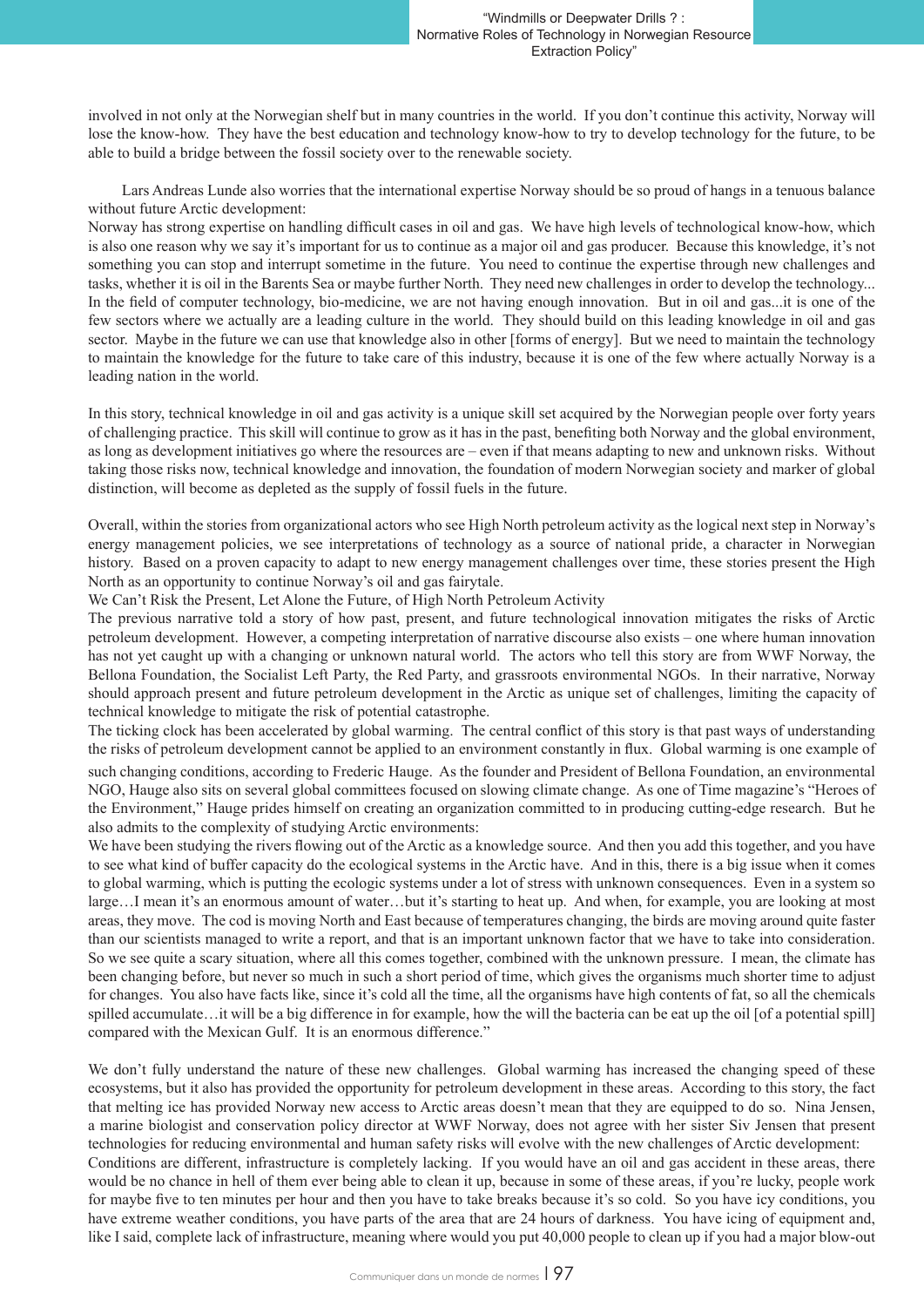in this region? So basically, it doesn't matter if you have millions and millions of booms or lenses, it will not work...It's just too much of a risk to enter into these areas...So it's crystal clear. There is absolutely no doubt that these areas should be protected from oil and gas activities.

In this scenario, regardless of the technical knowledge of rig operators and disaster plans, human safety could never be guaranteed. Kristin Halvorsen, speaking as the national leader for the Socialist Left Party, recounts a story to place the harsh conditions of Arctic waters into perspective:

I was just traveling as a tourist from New York to Washington to Nashville to Memphis and then to New Orleans – so I spent a few days in New Orleans. But I think that the experience – because that was when they prepared for Tropical Storm Bonnie, which wasn't a tropical storm, it was a shower. And a storm like this, that is normal in this area [Lofoten] and it is also, most of the part of the winter, it is dark. It is not daylight. It is very cold. So this is a much more vulnerable part to protect if the accident happens.

Technology is fallible because of human error. This narrative stresses that Norway should not overestimate its abilities to plan for possible disasters, or even everyday activities, in such environments. In addition to disaster planning, however, is the idea that planning for tomorrow's challenges with today's technology is problematic when it comes to petroleum extraction. An anonymous researcher at a High North university argues that the past actually proves it is impossible to design extraction technologies for the future based on present knowledge:

Some of the oldest technology is running the most important platforms in Norway, like Ecofisk. It's impossible to plan for the next 100 years with technology. For example, Phillips [American energy company] said the Ecofisk would never sink but their planning and research development was done in Tennessee. So for 10 years nothing was done, but the platform has actually sunk 25 meters from where it started.

We have enough knowledge, so why are we still debating? Within this narrative set of discourse, actors question why in the face of such overwhelming risks, policies such as opening up Lofoten for drilling are still on the table. Gaute Wahl is president of People's Action Oil-free Lofoten, Vesterålen and Senja, a grassroots organization that started with local members protesting development in their hometowns but spread to be a national movement. For Wahl, the facts have been established:

That's where the struggle is standing now...The government keeps saying "we are waiting for new knowledge, then we will decide." Everybody is waiting for them to decide. But what knowledge are you waiting for? The scientists say these areas are very vulnerable… So, what's going to be the answer? We need no more knowledge…Now it's a choice, a big choice between the fossil future, and the renewable future. It is inevitable is that the oil is going to last just a couple of decades. That's inevitable for the whole of the world, so we are moving into an age that will be, I think, extremely different. We will see a rise in price of energy, of food, and will have lack of it, and we will also have the climates, the world's climates will be changing, we will have to deal with that. So on in a larger scale, this is where we are heading. And we need to go in a more renewable direction.

A renewable future is inevitable. In this story, the technical knowledge about petroleum development shows that the decision is no longer about drilling in Lofoten; it's about deciding today to commit to a renewable society. Even if Norway wasn't ready to shift gears, global warming has sped up the decision making process for them. In order to maintain the wealth and stability petroleum has built, they need to start developing renewable technologies for the future, according to Nina Jensen:

I think everyone agrees that the oil industry has been good for this country and has generated a huge amount of welfare and benefits for the people...The point is that we're now at a stage where we need to find a new future for this country and for the world, for that matter, both in terms of the impacts that we're seeing from climate change…So we need to focus more on research development, new industries. Norway should be one of the prime candidates for development of renewable energies. It's also a huge potential for technology transfer and…developing industries that can deliver to development of renewable technologies in other countries. For instance, the off-shore wind industry in China could generate something like 70,000 workplaces in Norway, just from supplying carts to the industry. But we're not focusing on that, because we keep trying to open up new areas for oil and gas because that's the only thing that we see is our future. We need to have a higher focus on these things and get away from the fossil fuel age. So that would be our top goal – mind-shifts, if you like, or a complete shift in what the government is putting all its money into. 'Cause basically, at this point in time, they are spending about 120 times more on fossil fuels than they are in sort of renewables, which is ludicrous, if you ask me. I mean, we know the peak oil is over. We know that oil and gas resources are running out. It's only a matter of time. Estimates vary from 20 years to 50 years. So we need to come up with solutions for the future.

For Nina Jensen and the other actors who protest High North petroleum activity, Norway already has what it needs to know for rational decisions about future resource policies. In the face of increased urgency caused by climate change, the time is now to shift focus from fossil fuel to renewable energy management. Discussion

Overall, these discourses tell the story of Norwegian organizations trying to merge traditions of the past, decisions of the present, and interests of the future. Norway now stands at a crossroads with a ticking clock. They have established enormous wealth through oil and gas, wealth that has been distributed amongst its people through social welfare. Now they face a defining moment about the future directions of that decision making. Future generations will either be left with a depleted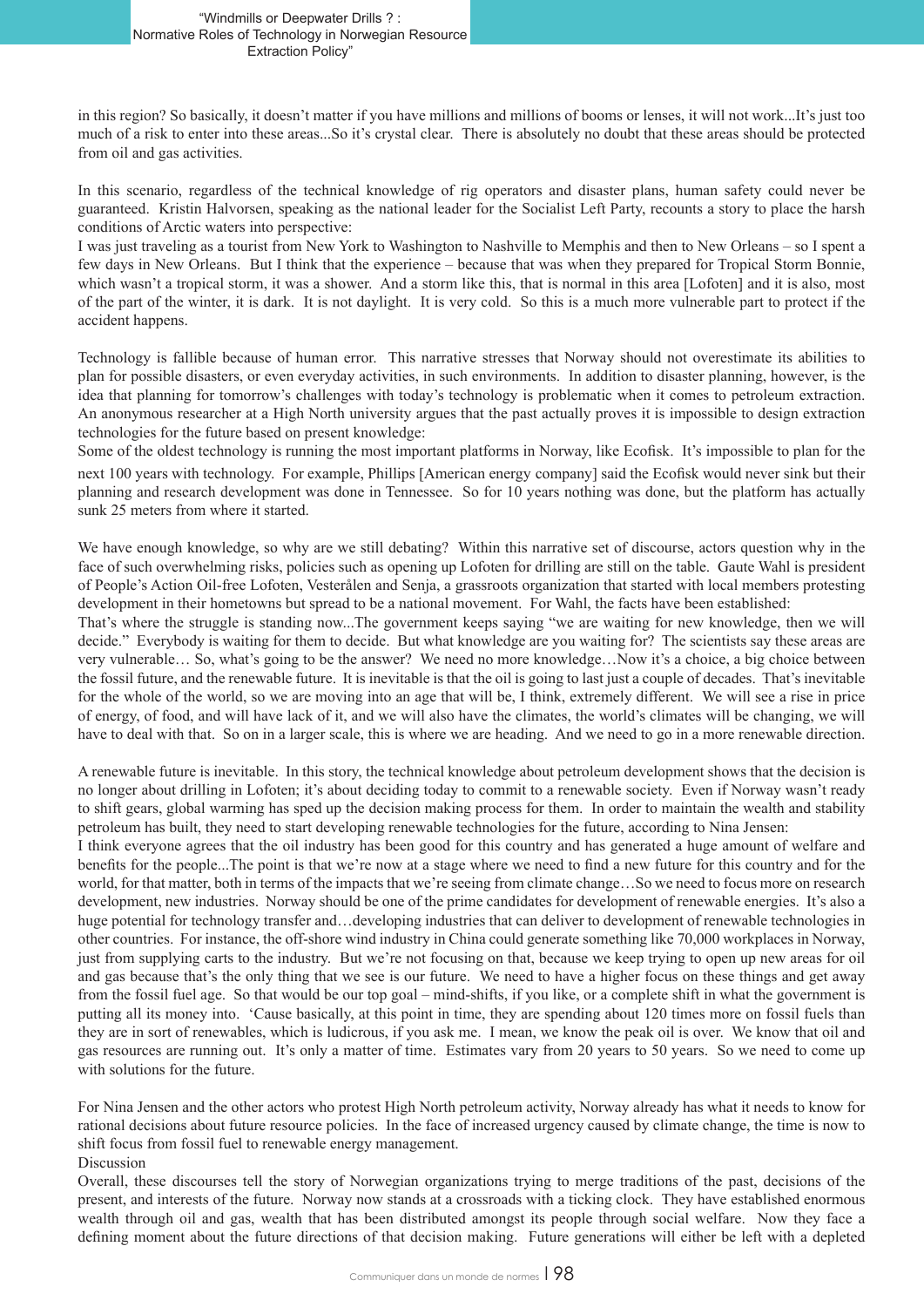planet and culture that placed wealth over people, or an autonomous society that placed material reason over symbolic values – all according to who you talk to. However, it is important to stress that the first two narratives are organized as competing discourses based on the words of participants. In other words, the mutually exclusive nature of sensemaking variables within these competing discourses is a category that emerged en vivo (e.g., "How could you promote pure Lofoten seafood and oil drilling at the same time").

Upon first look, organizational narratives about High North resource management can be seen in dialectical terms based on identity: environmentalists vs. industrialists, conservatives vs. liberals, locals vs. centralized decision makers. However, a closer examination shows these stories run much deeper into the common cultural structures of the Norwegian people. Many feel that based on the risks to people and environment, drilling in Lofoten represents a moral tipping point, a warning that Norway has moved too far from its cultural center. Even in the statements of the most vehemently pro-drilling advocates, a visible tension exists between the traditions of environmentalism and future of continued resource extraction. The overlapping levels of global, national, regional, and local organization represented by this sample indicate that identity construction in the context of resource management is not as simple as being pro or anti-petroleum development. In the meantime, Norwegian society must run on some type of fuel and within these competing sets of discourse are actually a number of shared values, beliefs, and actions surrounding technical knowledge and resource management.

First and most importantly, both narratives articulate the imperative decline of fossil fuel dependence and a renewable resource future. In each story, actors see natural resources as finite and agree upon the reality of climate change. Second, regardless of the timing of this shift, actors feel a sense of responsibility to the rest of the world in how they manage their resources. These characters are acutely aware that their system has worked better than most; now resting on the security of oil and gas wealth, they must continue to develop environmentally conscious technologies for managing natural resources. To do so, these organizational actors are tasked with making sense of management policies about natural resources based on a plausible interpretations of rational decision making. It is these organizations who will decide how the Norwegian fairy tale will end.

In such complex and equivocal decision making environments, reducing the plausible narratives for interpretation and enactment into mutually exclusive discourses can be a natural tendency for reducing uncertainty. This tendency is certainly evident in both the present study and global debates over resource management – conservation vs. development, materiality vs. symbolism, creation vs. destruction, etc. However, the postmodern reality of fractured, overlapping, and contradictory identities, such a linear approach towards understanding and prediction is questionable. Where this study breaks new ground is by articulating the complex environment of organizational identity within Norwegian resource management. Doing so illustrates that actors within this system are organized on local, regional, national, and global levels of interaction. This translates to multiple layers of identity, values, beliefs, and actions as reflected in competing sets of narrative discourse. Yet, despite the competing sets of narrative discourse between and within organizations in this system, there are some fundamental values of rational decision making. Whether they oppose, support, or hold mixed positions on High North petroleum development, these organizational actors have articulated a shared narrative of a renewable energy future based on technical knowledge and innovation.

#### Conclusion

Constructing a plausible narrative for the future of resource policy that accepts the complexity of this decision making environment could encourage productive dialogue. As Weick and Browning (1986) argue, "all stories are not created equal…the claim that people make bad decisions when they have bad information may mask the true problem, which is that the information they have is good enough but is not sufficiently tied together with good reasons and narration [Fisher, 1984] so that it can be processed and remembered" (p. 255). By examining the role of technical knowledge as a narrative reference point in creating and reproducing organizational sensemaking in Norwegian resource management, this study offers future opportunities for understanding the complex decision making environments faced by a global community.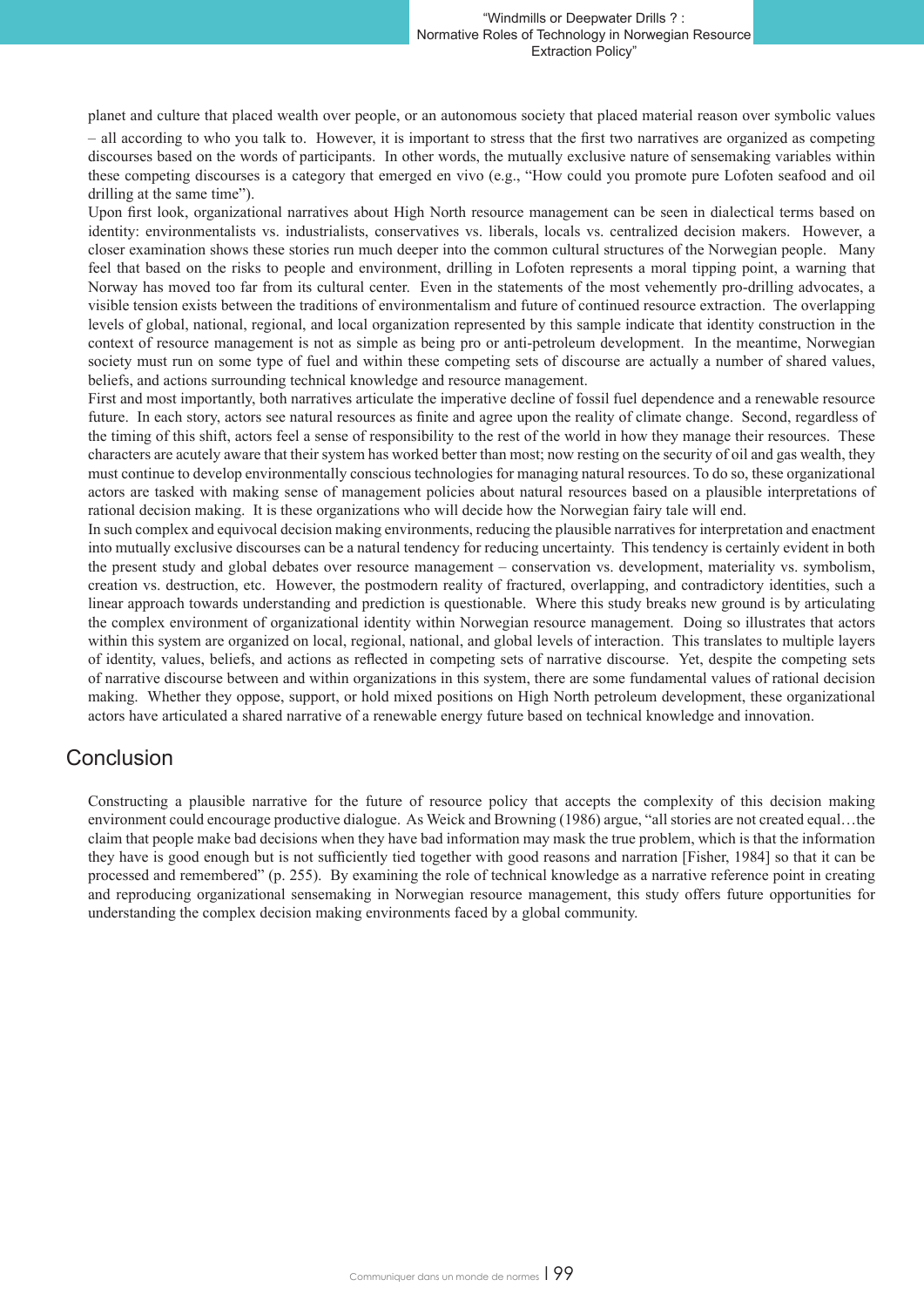"Windmills or Deepwater Drills ? : Normative Roles of Technology in Norwegian Resource Extraction Policy"

# References

- . Blumer, H. (1954). What is wrong with social theory. American Sociological Review, 18, 3-10.
- . Bowen, G. A. (2006). Grounded theory and sensitizing concepts. International Journal of Qualitative Methods, 5, 12-23.
- . Browning, L. & Boudes, T. (2005). The use of narrative to understand and respond to complexity: A comparative analysis of the Cynefin and Weickian models. Emergence, 7, 32-39.
- . Charmaz, K. (2006). Constructing grounded theory: A practical guide through qualitative analysis. Los Angeles, CA: Sage.
- . Cheney, G., Christensen, L., Zorn, T. & Ganesh, S. (2011). Organizational communication in an age of globalization: Issues, reflections, practices. Prospect Heights, IL: Waveland Press.
- . Corbin, J. & Strauss, A. (1990). Grounded theory research: Procedures, canons, and evaluative criteria. Qualitative Sociology, 13, 3-21.
- . Cutcliffe, J. R. (2000). Methodological issues in grounded theory. Journal of Advanced Nursing, 31, 1476-1484.
- . Czarniawska, B. (1997). Narrating the organization: Dramas of institutional identity. Chicago: University of Chicago Press.
- . Czarniawska, B., & Wolff, R. (1998). Constructing new identities in established organization fields. International Studies of Management & Organization, 28, 32–56.
- . Eifert, B., Gelb, A., & Tallroth, N. B. (2003). Managing oil wealth. Finance and Development, 40, 1-11.
- . Fisher, W. R. (1984). Narration as a human communication paradigm: The case of public moral argument. Communication Monographs, 51, 1-22.
- . Fouche, G. & Fiske, J. (2010, April 16). Norway cuts Lofoten oil view, boosting greens. Reuters. Retrieved from http://www.reuters.com/article/2010/04/16/ norway-lofoten-idUSLDE63F0KP20100416
- . Gibbs, W. (2010, April 27). "Russia and Norway reach accord on Barents Sea." New York Times. Retrieved from http://www.nytimes.com/2010/04/28/world/ europe/28norway.html
- . Gioia, D. A., & Chittipeddi, K. 1991. Sensemaking and sensegiving in strategic change initiation. Strategic Management Journal, 12, 433-448.
- . Glaser, B. (1978). Theoretical sensitivity. Mill Valley, CA: Sociology Press.
- . Glaser, B. (1992). Emergence vs. forcing: Basics of grounded theory analysis. Mill Valley, CA: Sociology Press.
- . Glaser, B. & Strauss, A. (1967). The discovery of grounded theory. London: Aldine
- . Golant, B. D. & Sillince, J. A. A. (2007). The constitution of organizational legitimacy: A narrative perspective. Organization Studies, 28, 1149-1167.
- . Greimas, A. J. (1987). On meaning: Selected writings in semiotic theory. Minneapolis, MN: University of Minnesota Press.
- . Kuhn, T. & Jackson, M. H. (2008). Accomplishing knowledge: A framework for investigating knowing in organizations. Management Communication Quarterly, 21, 454-485.
- . Kvale, S. (1996). InterViews: An introduction to qualitative research interviewing. Thousand Oaks, CA: Sage.
- . Lincoln, Y. S. & Guba, E. G. (1985). Naturalistic inquiry. Thousand Oaks, CA: Sage.
- . Luhman, J. T. & Boje, D. M. (2001). What is complexity science? A possible answer from narrative research. Emergence, 3, 158-168.
- . Moskwa, W. & Fouche, G. (2010, 29 July). "Factbox: Norway's oil vs. environment battles." Reuters. Retreived from http://www.reuters.com/ article/2010/07/29/us-norway-drilling-factbox-idUSTRE66S28F20100729
- . Parry, K. W. (1998). Grounded theory and social processes: A new direction for leadership research. Leadership Quarterly, 9, 85-105.
- . Strauss, A., & Corbin, J. (1990, 1998). Basics of qualitative research: Grounded theory procedures and techniques. Newbury Park, CA: Sage.
- . Suddaby, R. (2006). What grounded theory is not. Academy of Management Journal, 49, 633-642.
- Taylor, J. R., & Van Every, E. J. (2000). The emergent organization: Communication as its site and surface. Mahwah, NJ: Lawrence Erlbaum Associates.
- . Watts, M. J. (2005). Righteous oil? Human rights, the oil complex, and corporate social responsibility. Annual Review of Environmental Resources, 30, 1-35. . Weick, K. E. (1995) Sensemaking in Organizations. Thousand Oaks, CA: Sage.
- . Weick, K. E., & Browning, L. D. (1986). Argument and narration in organizational communication. Journal of Management, 12, 243-259.
- . Weick, K. E., Sutcliffe, K. & Obstfeld, D. (2005). Organizing and the process of sensemaking. Organizational Science, 16, 409-421.